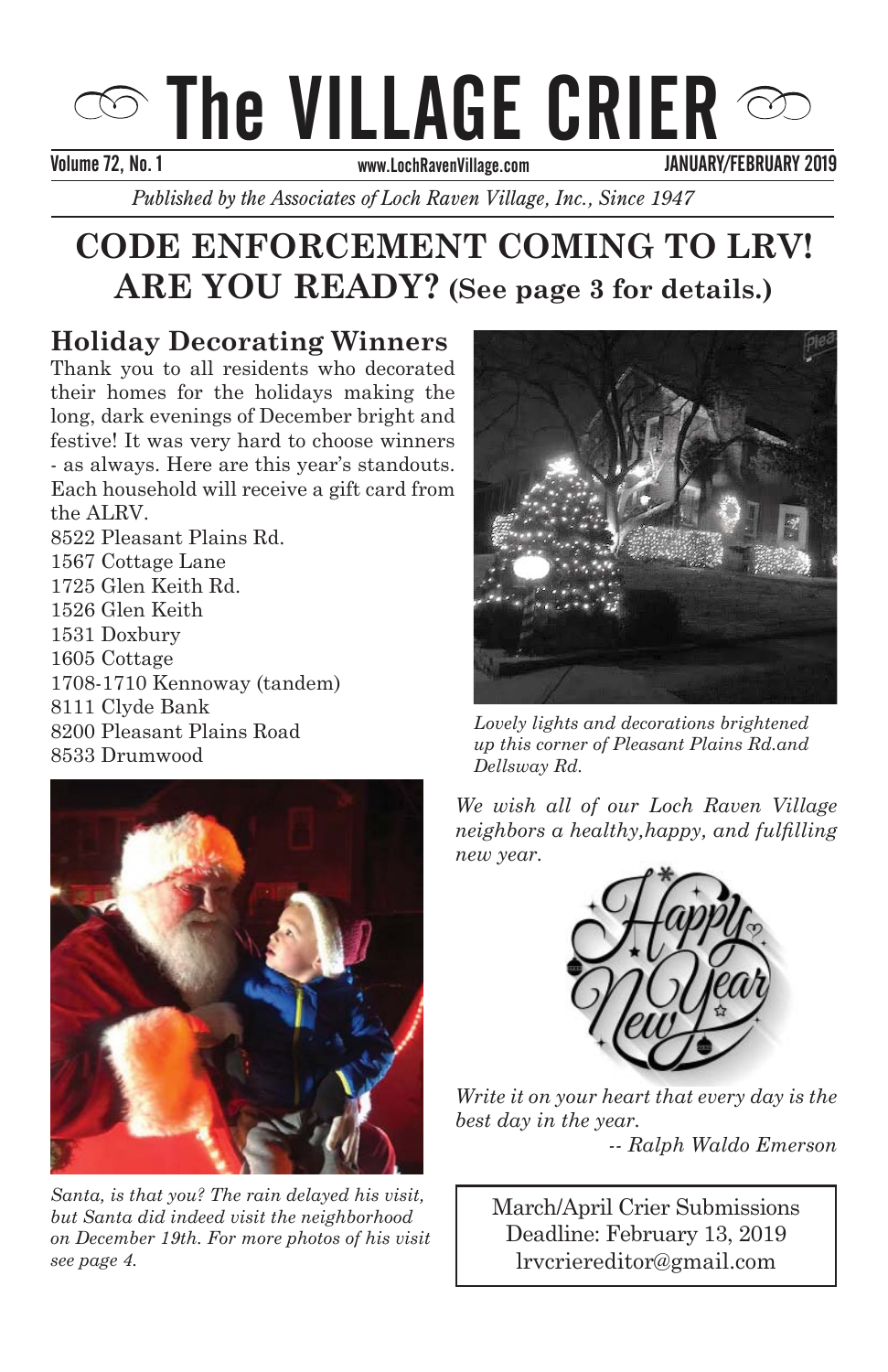#### **EXECUTIVE COMMITTEE**

*President* – Nick Linehan lochravenvillagegreen@gmail.com *Vice-President* – Peter Moulder pmoulder49@gmail.com *Treasurer* – Leslea Knauff lesleak@aol.com *Secretary* – Susan Redpath sredpath402@comcast.net

#### **BOARD MEMBERS**

**Jason Garber** lrvcommittee@gmail.com **Gary Herwig** garysherwig@hotmail.com **Bruce Knauff** 410-823-0648 **Antoinette O'Donnell** odonnell.lrv@outlook.com **Sue O'Neill** 410-823-8765 **Rachel Rossbach** rach.synn@gmail.com **Kate Walkinshaw** snairwell@hotmail.com

#### **COMMITTEES -** *It takes a Village!*

*Architectural Review/Building Restrictions Committee –* Leslea Knauff lesleak@aol.com *Block Captains –* Kim Ford kimberlygado@comcast.net *Block Party Grants –* Antoinette O'Donnell odonnell.lrv@outlook.com *Citizens on Patrol –* John Kelly LRVillageCOP@aol.com *Community Events - Susan Redpath,* Antoinette O'Donnell *Gardens –* Gretchen Sarkin 410-828-8952 *Marketing –* Rachel Rossbach rach.synn@gmail.com *Membership –* Peter Moulder, Susan Redpath *Real Estate –* Leslea Knauff lesleak@aol.com *Planning/Zoning Development -*Nick Linehan lochravenvillagegreen@gmail.com *Welcome –* Sue O'Neill 410-823-8765

*The Village Crier*  **Editor** *–* Mary Noy lrvcriereditor@gmail.com **Layout & Printing** *–* Strategic Factory **Advertising** *–* lrvcrierads@gmail.com **Distribution** *–* Lois Herty loisherty@msn.com

*LRV Website –* snairwell@hotmail.com *LRV Facebook* – odonnell.lrv@outlook.com

#### **CONTACTS**

*Baltimore County Code Enforcement – 410-887-3351 District 5 County Councilman – David Marks 410-887-3384 council5@baltimorecountymd.gov District 6 County Councilwoman – Cathy Bevins 410-887-3388 council6@baltimorecountymd.gov Pet Locator – Darrell Krushensky 410-823-6330 Police – 911 or 410-887-2222 Sixth Precinct Significant Event Information – baltimorecountymd. gov/Agencies/police/pc06 Solid Waste Management – 410-887-2000 Towson University (off-campus resident complaints) Richard Goldschein at 410-704-2057*



## **ALRV MEETINGS**

**Meetings are held on the second Wednesday of each month** 7:00pm, **Loch Raven Center**

1801 Glen Keith Boulevard, Room 102 *unless otherwise noted in events calendar; no meeting in August*

Residents are encouraged to attend, and to help in our ongoing work "to protect, maintain, and enhance the property values of Loch Raven Village homes, and the quality of life of Loch Raven Village residents."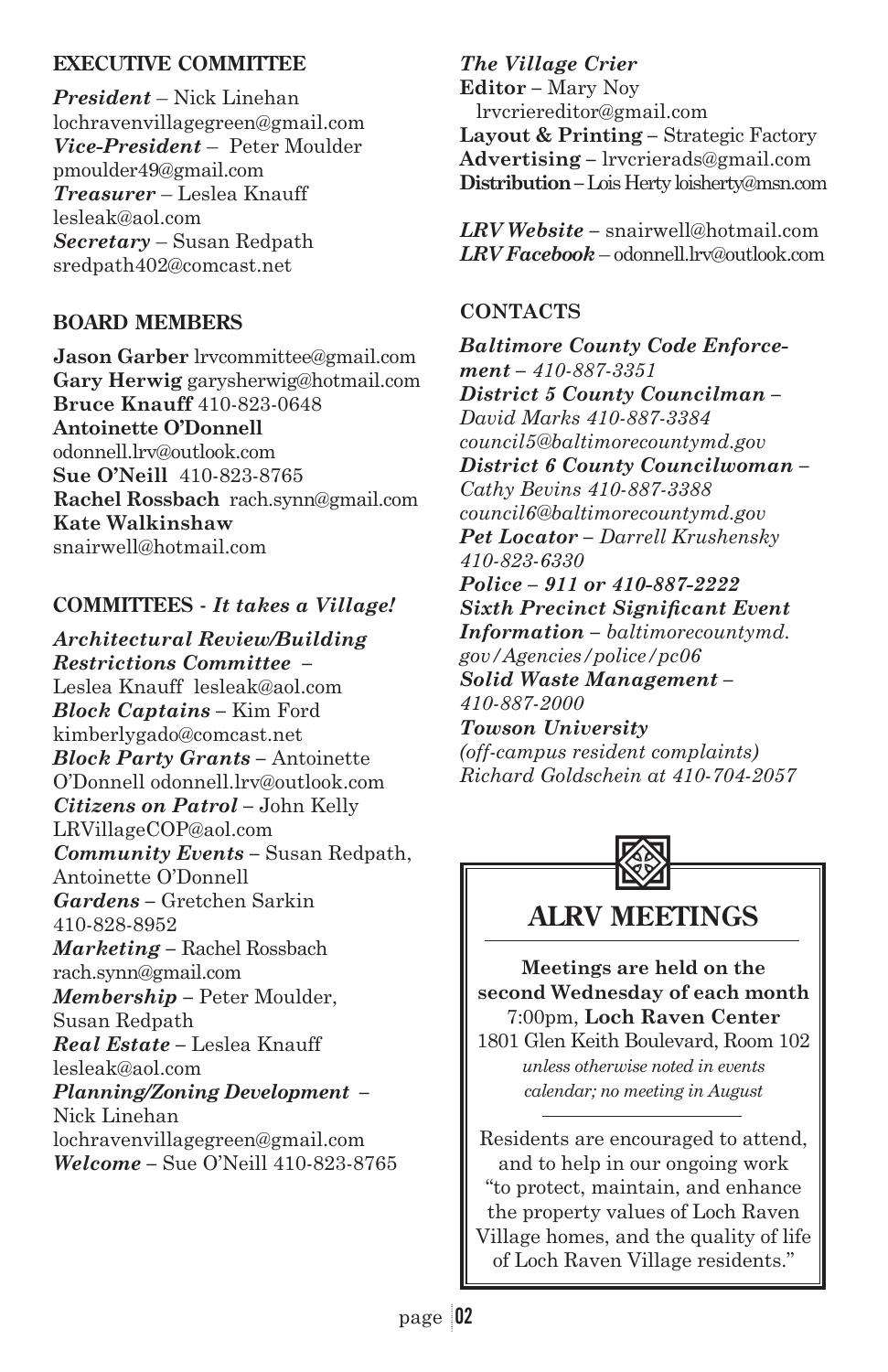## **Code Enforcement Sweep Coming Soon!!!**

In an effort to help the older communities in Baltimore County to thrive and maintain their livability, Baltimore County Code Enforcement occasionally takes a more proactive approach to enforcing County regulations. Code Enforcement inspects properties for compliance with the zoning regulations, livability code, investment property maintenance regulations, rental housing, rat program and other laws relating to the use of existing property.

The ALRV has been informed that sometime after the first of the year, Loch Raven Village will see sweeps where code enforcement inspectors will visit and look for code violations. What do they look for? You can visit the Baltimore County Code Enforcement web site (https:// www.baltimorecountymd.gov/Agencies/ permits/codeenforcement/index.html) for a full explanation and Q&A but some of the violations they look for are livability code violations, such as:

- unsanitary or unsafe conditions
- rubbish/garbage not stored in trash receptacles, trash cans without lids
- unsound structural exterior
- defective roof, steps, chimney, windows, doors and fences

It may be a good time to check your property and take care of those little things that may have gotten away from you or escaped your attention.

## **Filing Code Enforcement Complaints**

Are you tired of looking at neighboring homes with overgrown grass and shrubbery? Or a home with overflowing trash cans without lids? Or one with

piles of dog poop out back? Or another with junkyard conditions in their yard? Are you tired of the impact that illegal overcrowded, boarding-house type rentals—registered or unregistered are having on your quality of life when the landlords don't seem to have to abide by any rules—such as no more than two unrelated individuals in a rental property?

Our Village board members are often contacted about these types of neighborhood conditions which should be reported to Baltimore County Code Enforcement. Since we do not have firsthand knowledge of the code violations, how the situation got to be that way, and any extenuating circumstances a code inspector should be aware of, it is important for residents to take the responsibility of reporting code violations themselves when at all possible.

 Contact the Code Enforcement (CE) office at  $410-887-3351$ . The CE officer you speak with may encourage you to file your complaint on-line (https:// www.baltimorecountymd.gov/Agencies/ permits/codeenforcement/codecomplaint. html.) Unfortunately, the most recent version of the on-line complaint website seems to be a drop-down menu that only allows a choice of one type of code violation per complaint, when there may be multiple issues you would prefer to address in one complaint. You do have the right to file a complaint via a phone call or, by email to paienforce@ baltimorecountymd.gov. If you feel that your complaint is not being acted upon, contact Lionel van Dammelen, the Chief of Code Enforcement, at 410-887-3351 or contact your County Councilperson noted on the second page of this Crier. Take photos of the conditions listed in your complaint—time stamped if possible--in order to provide a record of what you are reporting.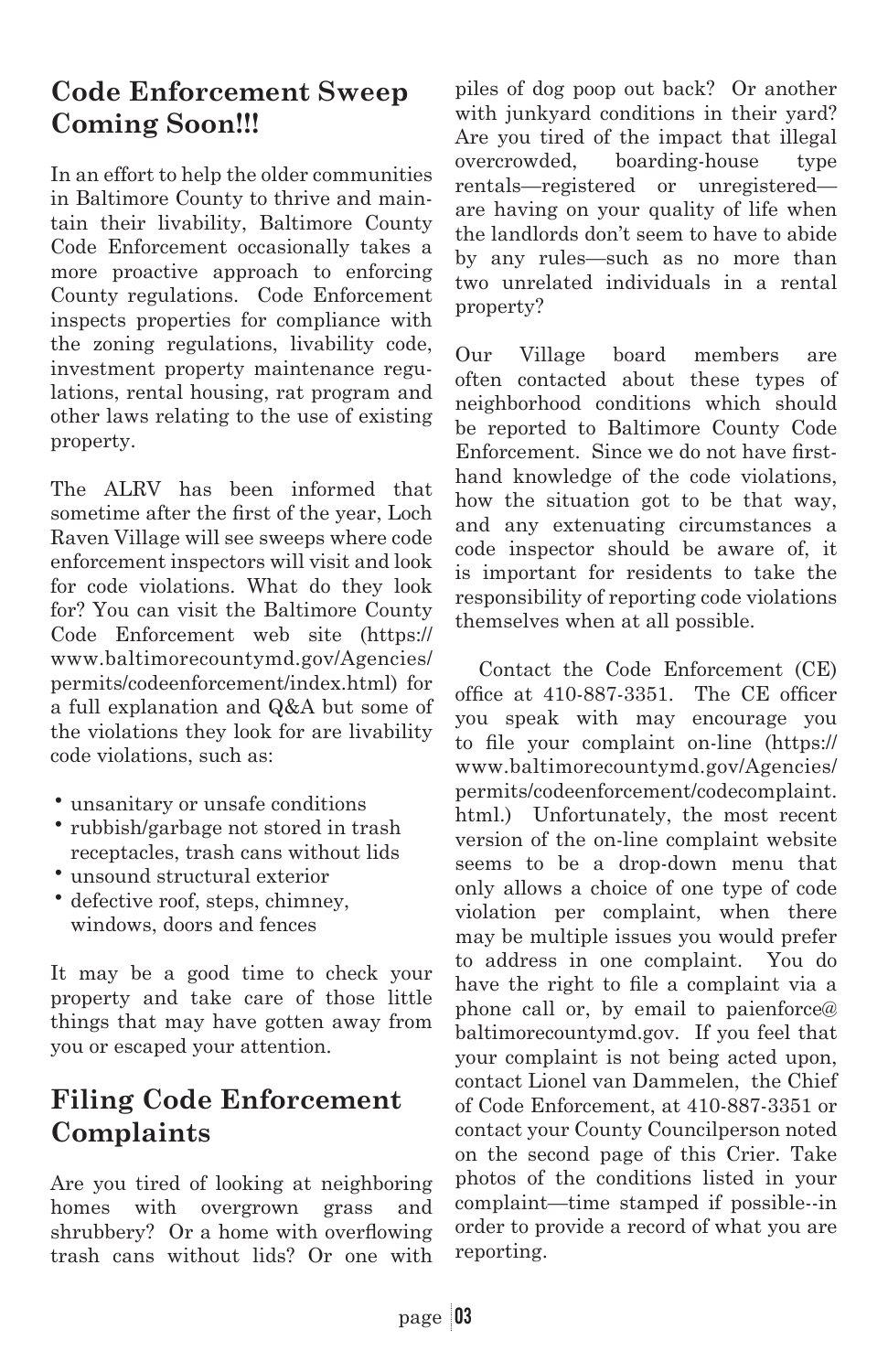







*Breakfast with Santa The annual pancake breakfast with Santa sponsored by Babcock Presbyterian Church and the ALRV took place on December 1st. Many thanks to the volunteers from Babcock and the ALRV for providing a delicious, free breakfast and fun crafts for the neighborhood children to enjoy. Thanks also to Santa and Rudolph for attending the breakfast and visiting with the children!*

#### *Santa's Ride*

*Thank you to the folks at Providence Volunteer Fire Company for helping Santa tour LRV on December 19th. Santa took the time to talk to many neighborhood children who posed for photos in his beautiful sleigh. See you next year, Santa!*









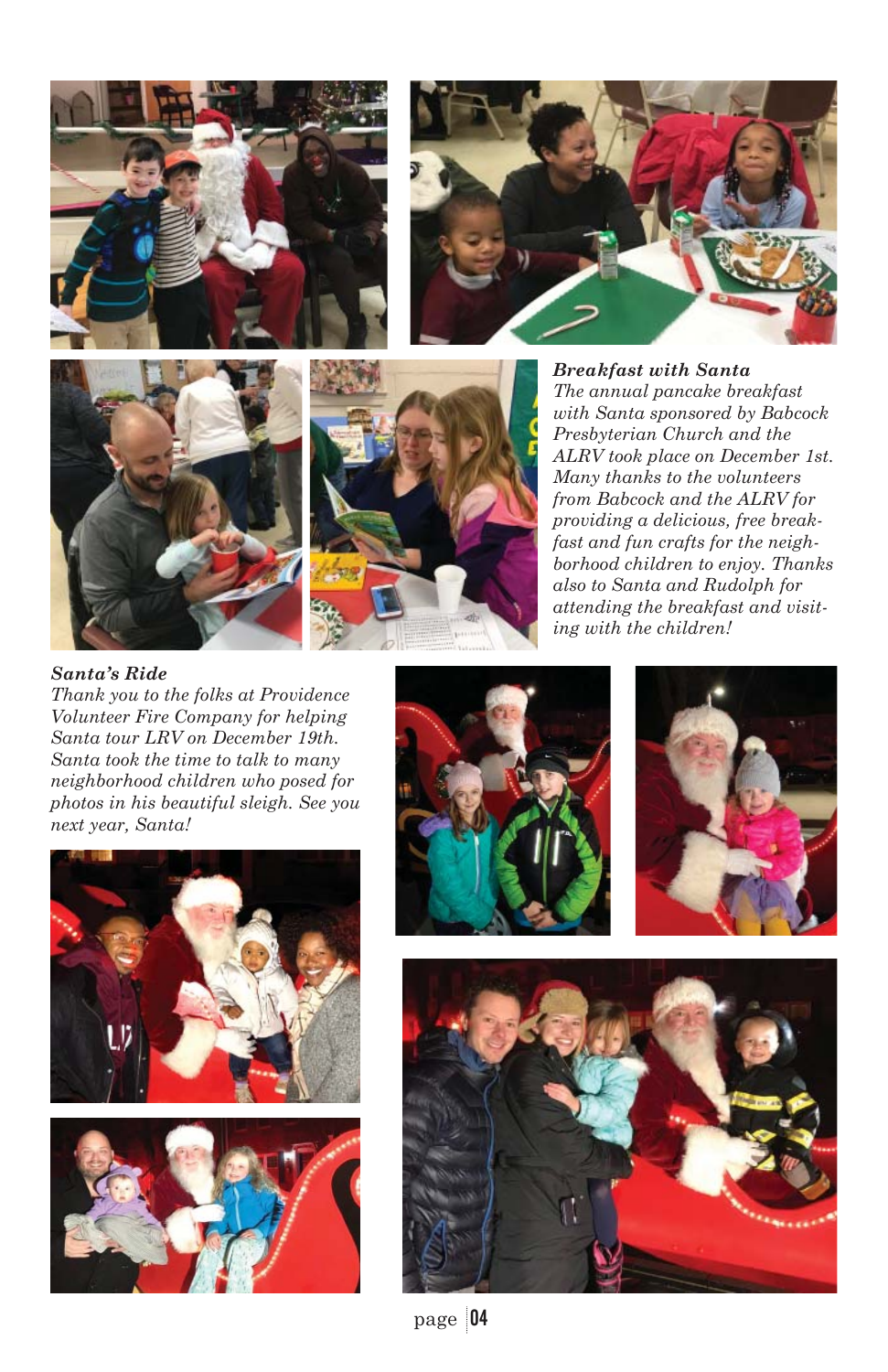#### **SCHOOL NEWS**

### **Pleasant Plains Elementary**

On December 18, representatives of the PTA, parents, and faculty members attended the BCPS Board of Education meeting to bring forward concerns regarding the overcrowding at the school. Seven out of the nine speakers at the meeting were there to discuss PPES. Among the items discussed was data such as this: The school was built in 1958 and had a small expansion in 1974. It has a state-rated capacity of 509 students but currently educates over 700 children (a 138% state-rated capacity increase). It is the third largest Title I elementary school in the county with a sizeable homeless and English-language-learner population. There are five portable classrooms on the property, and the current staffing model is not adequate to the demands of the increased enrollment that has occurred over the years.

Along with requesting more staff (including an additional assistant principal, an additional behavior interventionist, additional counselors/ social workers, and additional clerical/ office staff) to help meet the needs of the students, the PTA representatives also requested that the board take a renewed interest in the 2008 study which determined that PPES was one of the easiest schools to renovate and/or expand.

Just before the winter break began, we received news that the school will be receiving an additional behavior interventionist, now called a Social Emotional Learning Support (SEL) teacher and a part-time administrator. We will continue to provide updates on the situation at the school over the coming months. If you have questions about these issues please come to the next PTA meeting on February 12. (PTA meetings are on the second Tuesday of every month.)

#### **Calvert Hall**

The Calvert Hall Parents' Club will be hosting their annual Winter Bingo on Saturday, February 23 on Calvert Hall's campus. For more information and to purchase tickets visit, www.calverthall. com/parentsclub.

Calvert Hall's Competition Marching Band was named the 2018 USBands National Champions for the 3rd straight year! They also won caption awards for the best color guard, best music and best overall effect.

Calvert Hall won big at the Centennial Model UN Conference! John Moses '19, Brennan Kelly '19, & Thomas Poddles '20 won Best Delegate (1st place); Aidan Scible '20 & Joe Masterman '20 came in 2nd place; and Ryan Callahan '19 came in 3rd place.



*The Pleasant Plains Elementary Kindness Tree was "blooming" with snowmen in the month of December. Each snowman represents an act of kindness by a student that has been noticed by another student or staff member. Each month the Kindness Club designs and cuts new shapes for the tree and leaves them in a basket nearby for all to use.Thank you Kindness Club!*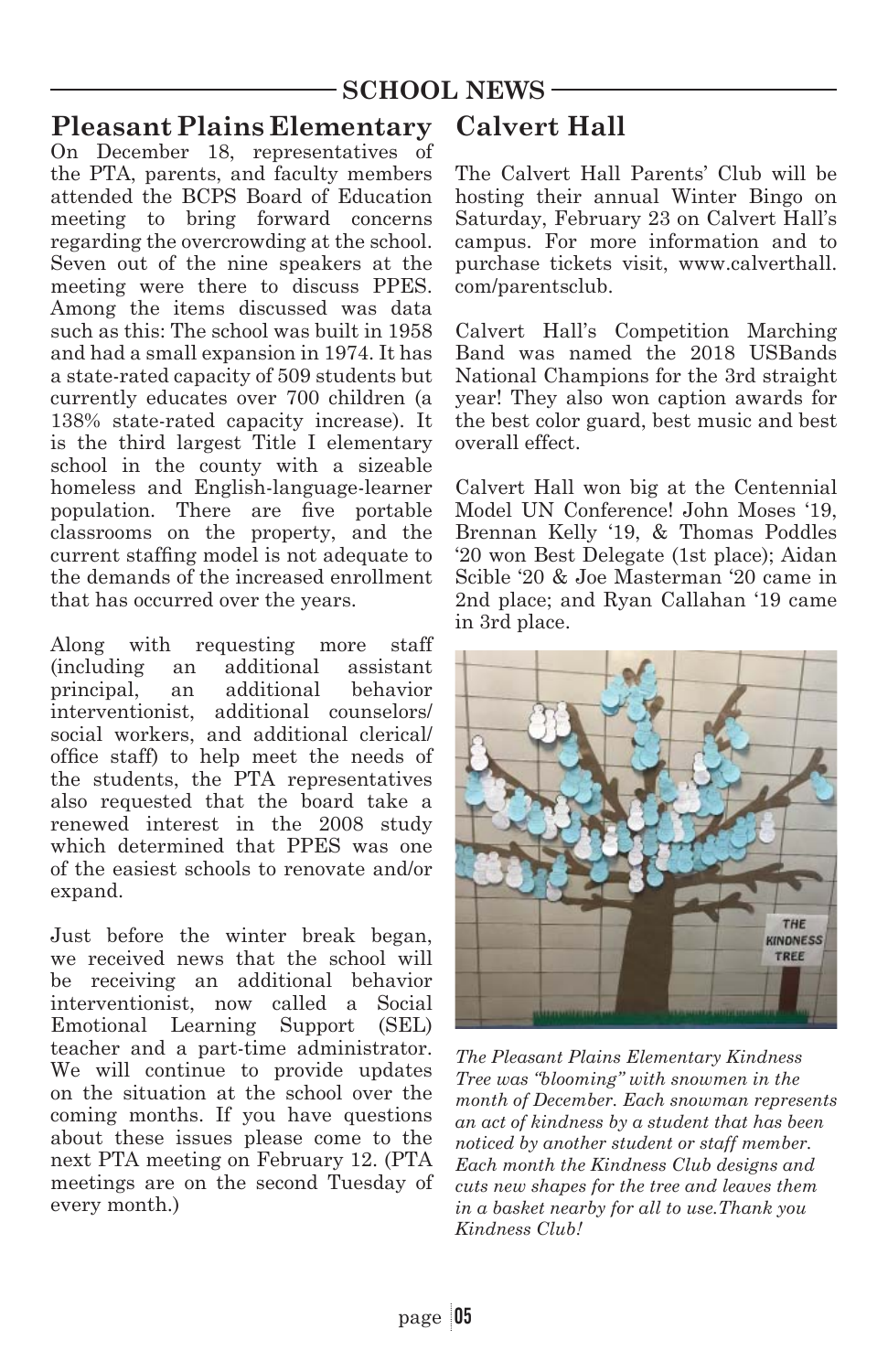## *Leslea S. Knauff, Realtor® Senior Real Estate Specialist® RESE® Certified Staging Professional*

# *UP or DOWN-sizing?*<br>FREE staging help



for your LRV home!

nearly 900 websites! *FREE* exposure on Coldwell Banker's partner network of

*410-627-2441 (cell) 410-252-2111 (office) 22 W. Padonia Road– Suite A100 Timonium MD 21093* 





**RESIDENTIAL BROKERAGE** Not intended to solicit currently listed property. Operated by a subsidiary of NRT LLC.





## CREATING YOUR MASTERPIECE.

From creative design to a targeted mailing list and clever promotional items to oversized, hard-to-miss posters, we'll help you checkmate your competition!

- Branding
- Marketing
- Communications
- Print
- Signage
- Digital/Web

410.427.0190 www.strategicfactory.com



**8102 Loch Raven Blvd Towson MD 21286 410-828-1095** 

 **Since 1972 the Crackpot has been the LOCAL CHOICE! Just a short walk or ride from Village homes & located in the Giant Food shopping center!** 

**OUR SPECIALTY? Steamed crabs and crab cakes!** 

**The restaurant is open 7 days a week! Lunch begins at noon and dinner is from 4 to 10 PM AND our famous bar the go to place for Villagers to meet has a Late Night menu 'til midnight!** 

**■ Come see our "Hero's Table" Display that includes over 700 engraved metal plates with the names of veterans—many from Loch Raven Village!** 

¤ **The Crackpot Liquor Store is open from 10AM to 10PM SEVEN days a week!**  *STOP IN & SAY HELLO!* **www.crackpotrestaurant.com**

## I'd like to introduce myself.

Stop by my new office for a free insurance quote and to find out how Allstate can help protect you.



**Jim Craig** 410-377-6100 6609 York Road Towson, MD 21212 jimcraig1@allstate.com



202251

Subject to terms, conditions and availability. © 2011 Allstate Insurance Co.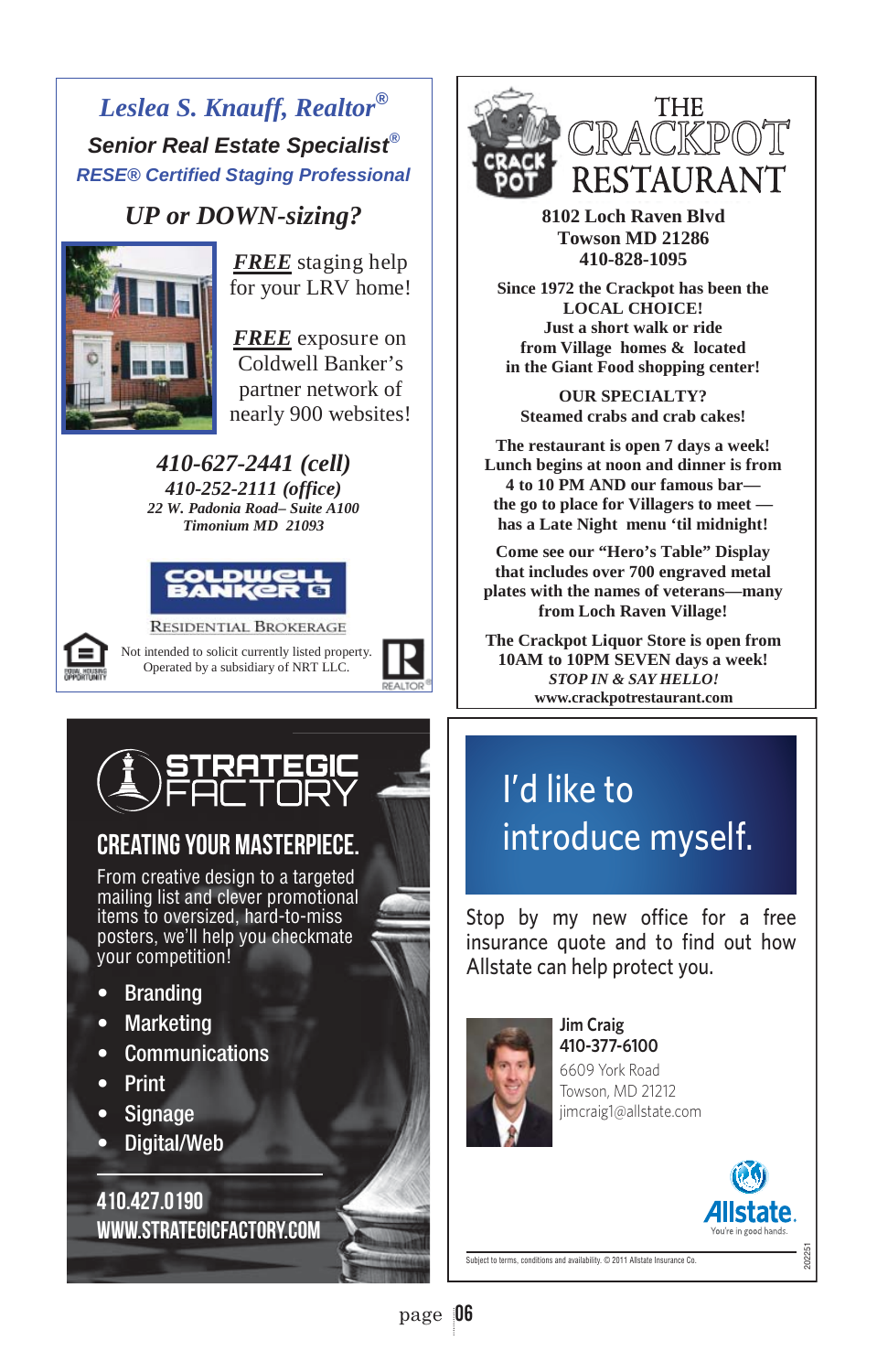## **Missing Pets**

by Leslea Knauff

BEFORE you lose your pet, get them microchipped. Most vets can do that and Baltimore County has a low cost (\$10) lifetime microchip service. It's available at the animal shelter at 13800 Manor Road, Baldwin MD 21013 Monday through Friday from  $12:00$  p.m.  $-6:00$ p.m. and on weekend days from 12:00 – 5:00 p.m. You may be required to get a license at the same time and show proof of rabies vaccination—also available there. Altered pets licenses are \$7 and unaltered pets are \$17 (if owners are under 60) and \$11 (if owners are over 60 years of age.) Call 410-887-PAWS for details and to make an appointment.

TAKE PHOTOS! Take photos of your pets—front and side angles—so you have good likenesses of them to print on flyers and post on-line. Retake them periodically as your pets age. If your dog requires grooming, take similar photos showing the groomed and ungroomed likenesses of your dog—which can be dramatically different! There is also a new service, Finding Rover, that is designed to help find missing dogs and cats through virtual "facial" recognition. It's in its early stages and is currently being used by BARCS in Baltimore City.

Stray holds before an animal is available for adoption at various shelters may be heartbreakingly short, so be sure to call and visit them as quickly as possible to see if your pet is there. Take flyers with you; leave several; and ask staff to display them. Call back or visit every several days to make sure your pet did not get described incorrectly and not matched with the photos you have left.

If you have reason to believe that your pet was stolen, contact the police.

## **Gardenia Lawns LLC**



**Lawn Cutting**  $\mathcal{R}_{I}$ **Bush Trimming** 

Reliable & Responsive

**CALL US for your free**  $estimate TODAY!$ 

No lawn too small! **JASON SULLIVAN 2** Operator 

### **A. HEATH'S AWNING SERVICES**

**awning@comcast.net** 

**410-343-0081** 

**COMPETITIVE PRICES** 

*FREE ESTIMATES:* 

**\*NEW FRAMES** 

**\*NEW FABRIC COVERS** 

**\*FRAME REMOVAL/ REPAIR\*** 

**\*SERVICE QUOTES**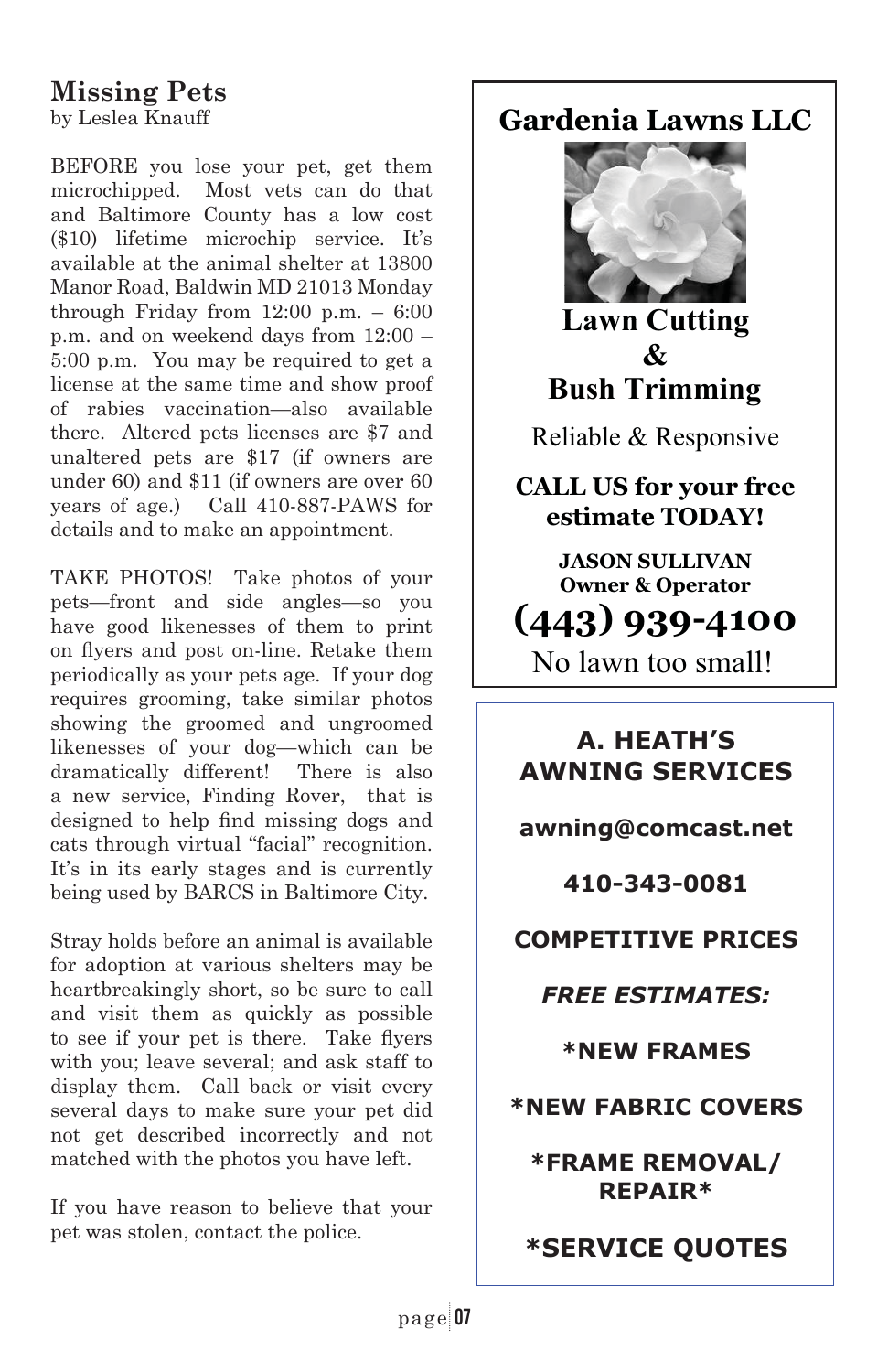

*Share your news with the Village Crier – welcome a new neighbor, wish someone a happy birthday, announce the birth of a child! Over the Fence is your opportunity to tell others what is going on in your part of the Village. Email lrvcriereditor@gmail.com.*

On December 3 **Gary Herwig** of Loch Shiel Rd. was sworn into the Bar of the Supreme Court of the United States. Congratulations Gary!

On Sunday, December 23, long time Loch Raven Village resident **Don Bindok** passed away. Don was an active community volunteer who coached girls softball back in the 1980's and was a supporter of ALRV and its projects. He was a regular COP driver and was often seen in his red Prius with dome lights flashing as he patrolled the neighborhood. Don was an avid Orioles and Ravens fan. He was a friendly, cheerful neighbor who always had time to stop and chat or say hello. As one neighbor said, "Don possessed an even, friendly personality and was always a pleasure to talk with. One was fortunate to have known Don." Rest In Peace, Mr. Bindok

Congratulations to **Joseph Baker** of Edgewood Rd. who has been named one of The Daily Record's 2018 Icon Honors. Winners were selected for longstanding commitment to the Maryland business community and significant professional accomplishments through innovation and leadership. Mr. Baker is a long-time faculty member of Calvert Hall and currently serves as the Chief Administrative Officer/Director of Advancement/Mathematics Faculty. He was honored at the Icon Honors award show in December 2018.

Neighbors and friends on Cottage Lane, Glen Keith and Pleasant Plains would like to express heartfelt condolences to the **Brune** family. Although George passed on November 26th, he will forever be a part of our alley family.



**LOOK FOR THE NEXT ISSUE OF THE VILLAGE CRIER ON MARCH9TH**



page 08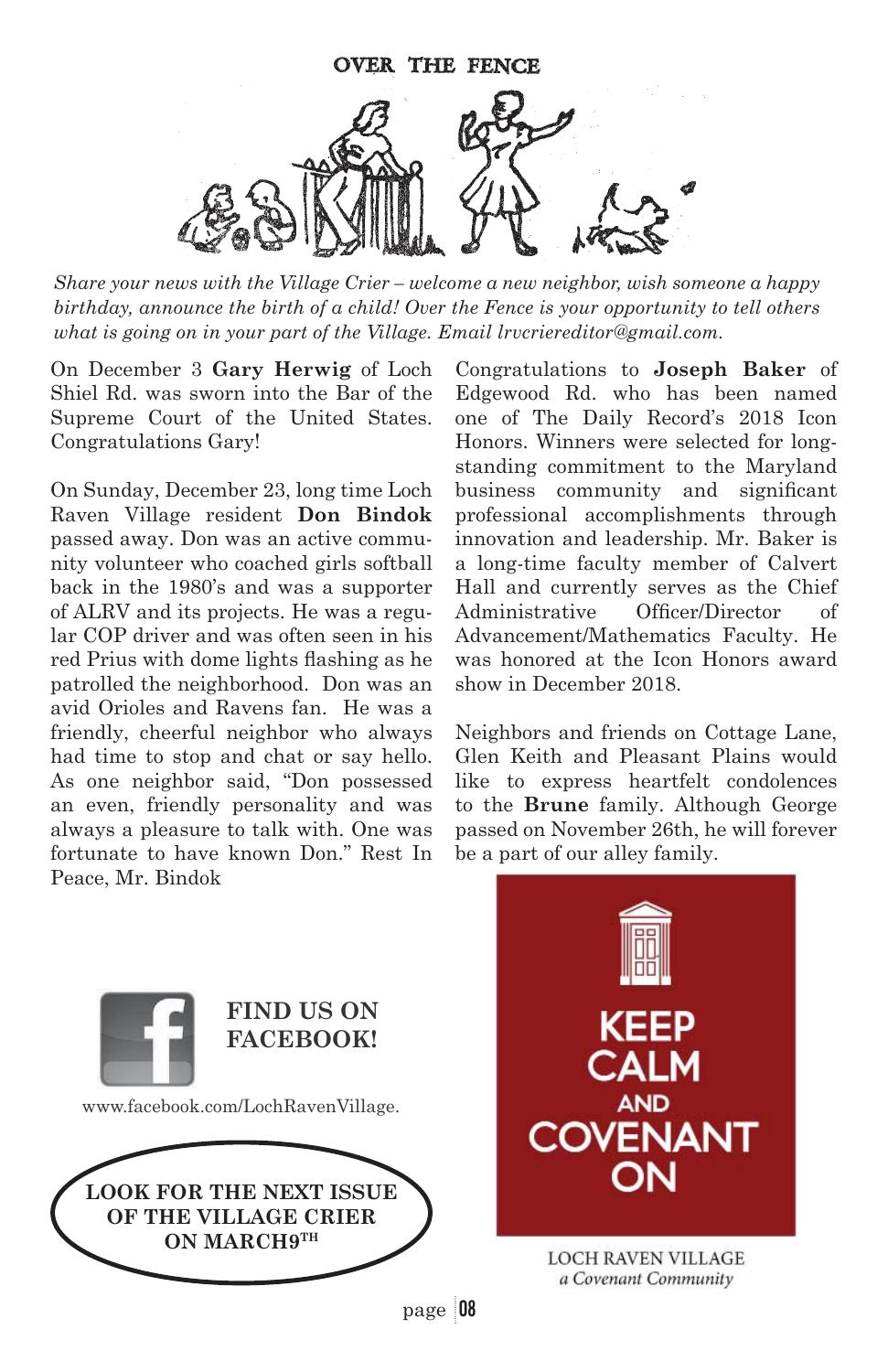#### **COP News**

According to the 6th Precinct Blotter Report, there have been reports of street robberies along Loch Raven Blvd. in late 2018. Mostly, they involve threats to victims and taking cell phones and wallets.

Street criminals look for an easy mark. Not necessarily the oldest or weakest, but the easiest. People who look preoccupied are at a greater risk of becoming a victim. No one consciously invites a robbery, but victims send signals that tell the assailant "I'm an easy target."

Walking with a fixed up or down gaze implies preoccupation. Acting distracted is one of the reasons why people are often victimized. Stand tall and walk confidently. Show you're alert by looking from side to side and scanning the area around you.

Using a cell phone or using an iPod while walking can be distracting and also tells a would-be robber that you have something of value! Many street robberies result in the theft of cell phones.

If someone threatens you with a weapon, give up your purse, wallet, or vehicle without hesitation. Your personal safety is far more important than your possessions.

Partial Source: Baltimore County Police Department

#### **If you SEE SOMETHING, SAY SOMETHING, call 9-1-1 promptly!**

### **Coming in April**

A presentation on COP in Loch Raven Village by Officer Amanda Halley which will include a Q/A period. Look for an announcement in the March/ April Crier!

## **Can You Give Us a Hand?**

The ALRV is still looking for a volunteer to deliver The Village Crier to houses on Feldbrook Rd. There are 29 houses on the street. (You do not have to live on the street to volunteer!) Please contact Lois Herty at LoisHerty@msn.com if you need more information or want to offer to help. It's a great way to give to your community that doesn't take a lot of time (delivery is six times a year). Thank you for considering this volunteer opportunity!



**Yard and Garden Help** 

**\**  Winter Maintenance \*leaf/debris removal \*general yard cleanup \*pruning/trimming

Winter Storm Assistance \*snow removal \*salting/ice prevention

> *Prompt service Reasonable rates*

**Call Larry Bearden**  *Village Resident*  **@ 443-465-9606**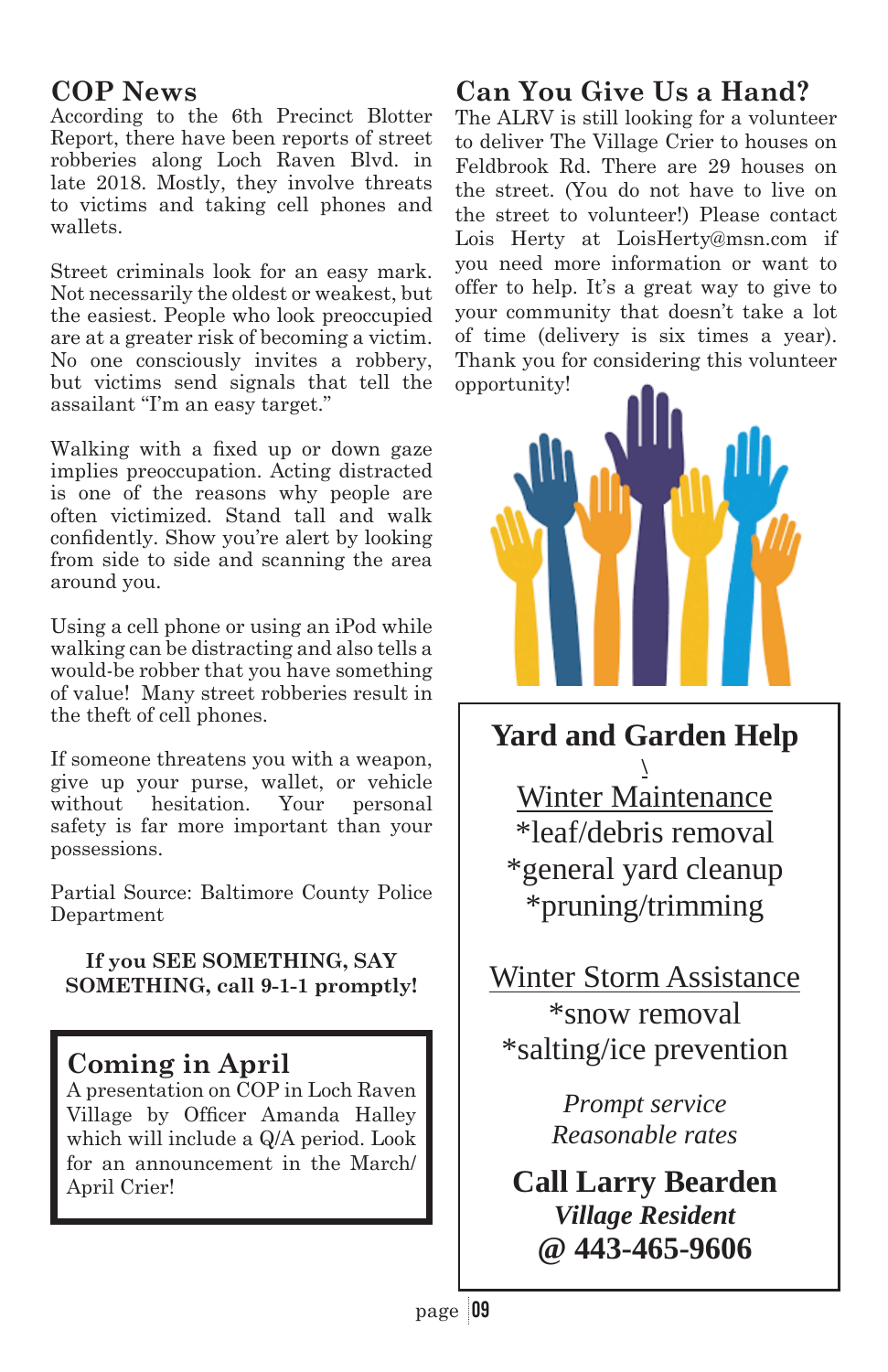## Events Calendar January– February

*The Events Calendar provides a snapshot of upcoming activities in and around our community. For a complete list of activities at Loch Raven Library, visit: bcplonline.org/events/datelines-loch-raven. For more information on events at Cromwell Park visit info@cromwellvalleypark.org.* 

#### **ALRV Board Meetings**

January 9 February 13 March 13 7:00 p.m., Loch Raven Center Contact: Nick Linehan lochravenvillagegreen@gmail.com Please note that the board meetings are held on the second Wednesday of every month.

**LOCH RAVEN LIBRARY EVENTS Preschool Story Time** Fridays 9:30 a.m.

**Baby Story Time** Fridays 11:00 a.m.

#### **Camp Library: Guacamole by the Book**

(under 8 with an adult) Campers learn how to read a cookbook and nutrition labels and how to prepare a simple and healthy guacamole recipe. January 15 4:30 p.m. – 5:30 p.m.

#### **True Treats: African American Confections**

A candy historian from True Treats Historic Candy discusses the African American contribution to American confections from 1770-1900. Learn about the varied artistry of sweet creations as well as heroic tales of enslaved chefs. Participants receive a tasting bag of candy. This program is limited to 25 participants; registration required. **Registration begins on 1/25/2019 at 4:00 p.m. February 1 4:00 p.m. – 5:00 p.m**.

**Amped Up** – (under 8 with an adult) CAPE Science presents a thrilling show about electricity and magnetism which includes activities for you! Registration required.

**Registration for this event begins on 2/9/2019 at 1:00 p.m. February 16 1:00 p.m. – 1:45 p.m.**

#### **CROMWELL PARK EVENTS**

**Edible Greens & Pizza in Winter** - All ages. Yes, there are edible plants found in the winter. Head out with a Naturalist to find them and use them for toppings on your pizza! Dress for the weather! \$4 members/\$6 non-members. Willow Grove Nature Center January 19 1:00 p.m. – 2:30 p.m.

**Visit our Nature Center Day!** - All ages. Visit the Nature Center, enjoy the exhibits, visit with our animals, and have a cup of hot chocolate or coffee on us! Reservations **NOT** required. FREE! Willow Grove Nature Center February 3 11:00 a.m. – 3:00 p.m.

#### **Maple Sugaring Weekend** – All ages.

Native people made sugar from the sap of our native maples. Join a Naturalist for this ongoing program to tap a tree, boil some sap and make a pancake. FREE! Reservations **NOT** required. Willow Grove Nature Center February 23-24 11:00 a.m. – 3:00 p.m.



**Loch Raven Campus Life**

Middle School -- Mondays 3:00 – 4:30 p.m. High School – Tuesdays 7:00 – 8:30 p.m. Babcock Presbyterian Church

#### **Loch Raven Village Book Club**

January 17 February 21 Panera's at Towson Place 6:30 p.m. Contact Rita 410-825-0002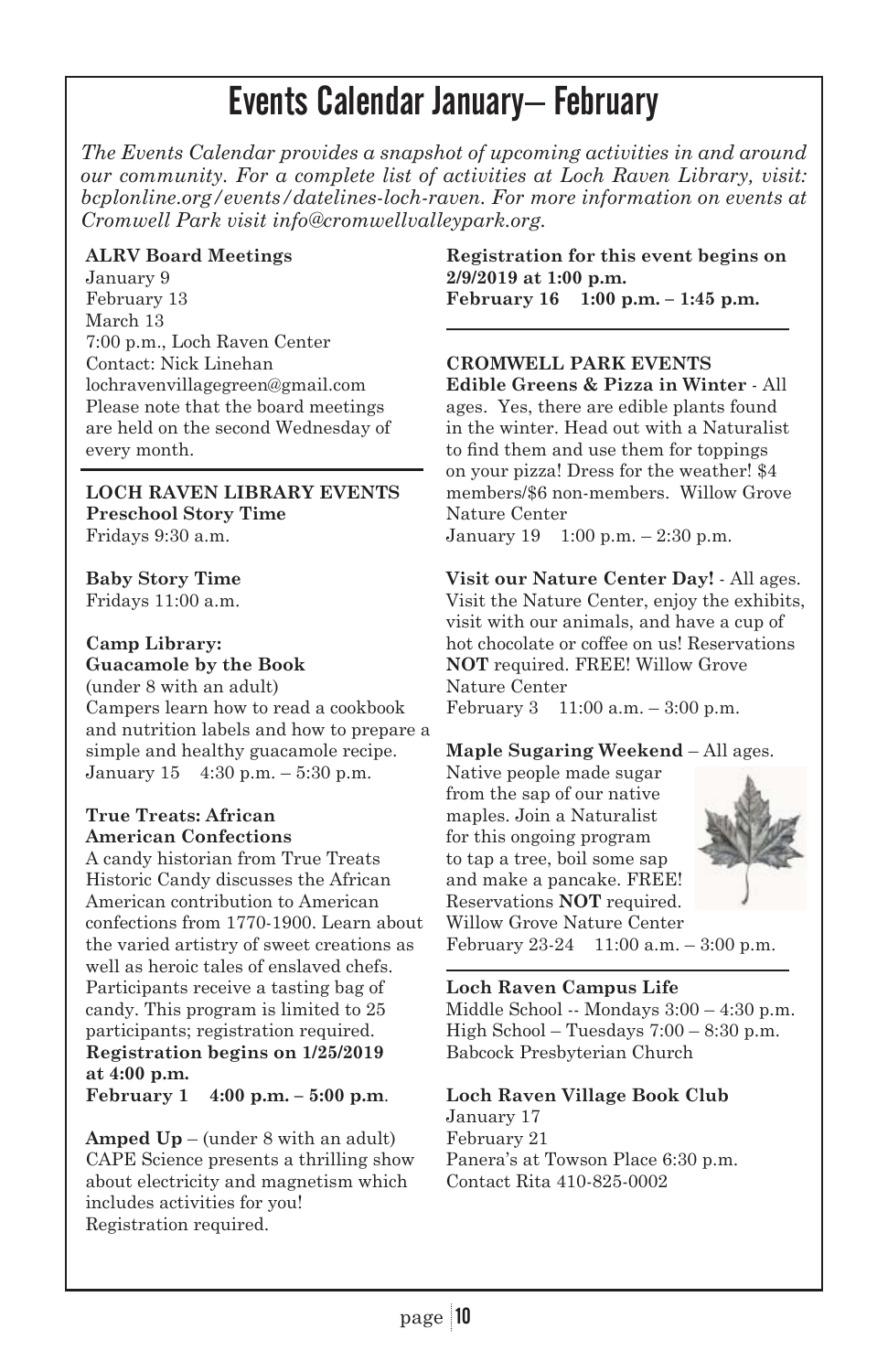#### **SERVICE AD: CULLEN ROOFING & SIDING CO.**

New roofs & repairs, aluminum gutters & spouts, gutter guards & cleaning, trim work & siding. Longtime LRV resident. Call for a free estimate. 410-337-6777 or 410-665-1414. Family owned and operated. M.H.I.C. # 6460

### **Still Got Your Tree?**



If you have missed your opportunity for Christmas tree pickup by the county, or you just want to avoid seeing your tree sadly sitting by the

curb waiting to be carried away, consider donating your tree to the Phoenix Wildlife Center in Phoenix, MD. At the Phoenix Center they will use the tree as natural substrate for their furry and feathered patients. Call for directions at 410-628-9736.

### **Recycle Those Lights!**

If, like many people, you are still working on dismantling your Christmas light displays, please keep in mind that strings of lights that no longer work can be recycled! Mom's Organic Market in Timonium (just off of York Rd. and Ridgely Rd.) will take them! They have a large bin inside their front doors where you can deposit broken strings of lights. They will be sent to a facility that crushes them and reuses the material. Mom's Organic Market will accept broken lights until January 31. So if you're heading out to Lutherville or Timonium in the next couple of weeks, drop off your broken Christmas lights instead of sending them to a landfill.



## **Your Home Sold Guaranteed At a Price Acceptable to You** or I Will Buy it for Cash

The Tim Hodgin Home Selling Team of Keller Williams Excellence (o) 410-560-5858 (c) 443-745-2734 TimHodgin@kw.com TimHodgin.com WILLIAMS



**To discuss the Guaranteed Sale of your home, call me, or get a FREE report that explains this Guarantee at:** 

#### www.YourHomeSoldGuaranteed.net



"We used Tim Hodgin's Guarantee Program to sell our home & he sold it. The level of attention and service was so high, we felt like we were his only client." - *The Damareck Family*

"Tim sold our home on Pleasant Plains Rd. for 98% of the asking price & using one of his Guaranteed Home Sale programs. - *The O'Donnell Family*

**Average Sold Price in Loch Raven Village 2017 \$204,233 (all homes, all Realtors) \$207,782 (when listed & sold by Tim Hodgin)** 

**Sold Price Compared to Original List Price 2017 96.60% (all homes, all Realtors) 97.10 (when listed & sold by Tim Hodgin)**

\*conditions apply. Seller & Tim must agree upon time of possession & price. 田倉

#### **TO PLACE AN AD:**

Submit your ad via email (pdf) to lrvcrierads@gmail.com. Send a printed copy with payment to: The Village Crier P.O. Box 9721 Baltimore, MD 21284. *No ads will be taken by phone.*

#### **RATES ARE AS FOLLOWS: Classified ads:**

\$5.00 per 25 words, 50 word max. **Professional Service ads:** \$25.00 per ad, 50 word max. **Display ads:** \$55.00 per ad. NOTE: The Crier has limited availability! *All Ads must be paid in advance of publication.*  Make checks payable to: **Associates of Loch Raven Village, Inc.**